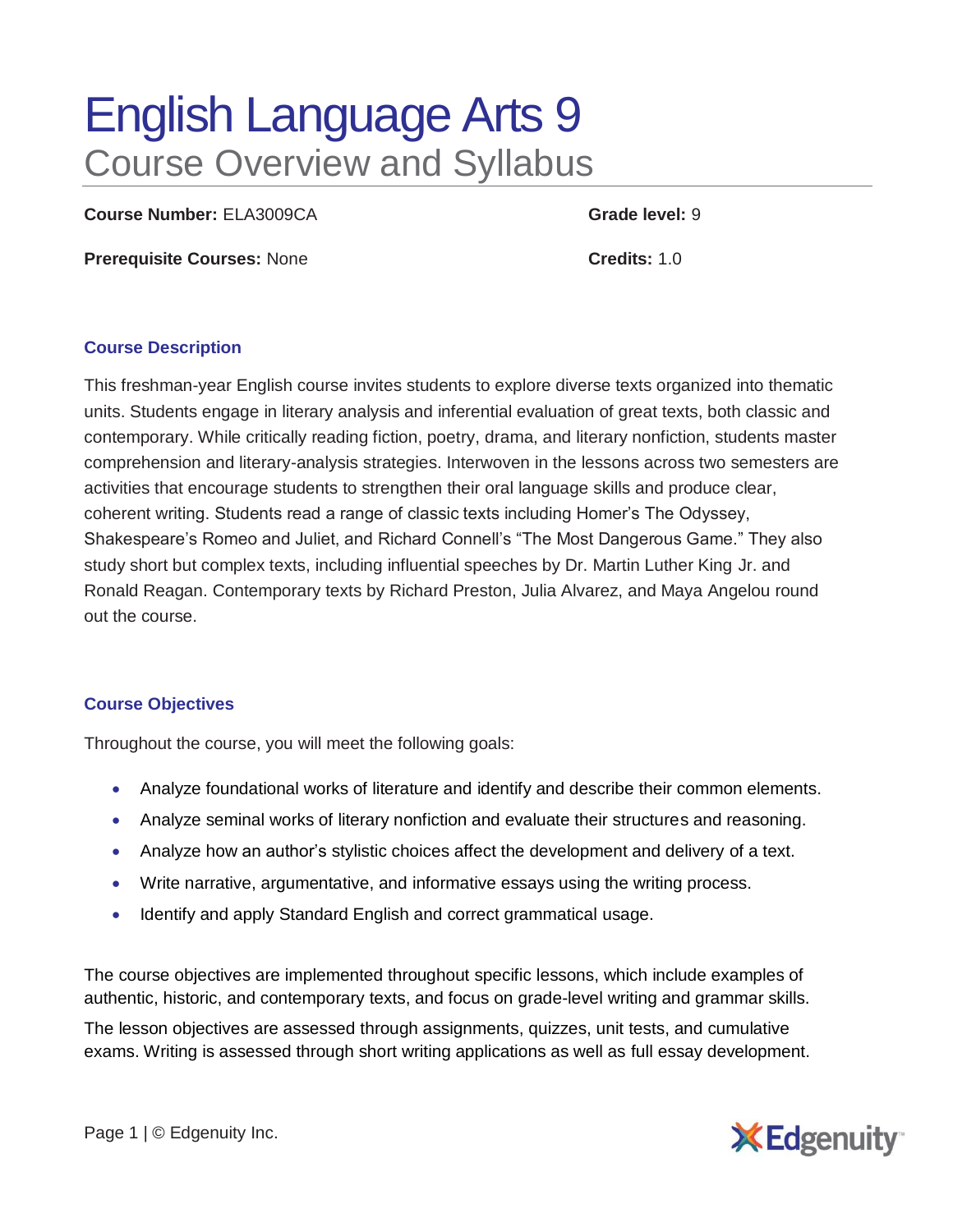## **Student Expectations**

This course requires the same level of commitment from you as a traditional classroom course. Students are expected to spend approximately five to seven hours per week online on:

- Interactive lessons that include a mixture of instructional videos and tasks
- Assignments in which you apply and extend learning in each lesson
- Assessments, including quizzes, tests, and cumulative exams

### **Communication**

Your teacher will communicate with you regularly through discussions, e-mail, chat, and system announcements. You will also communicate with classmates, either via online tools or face to face, as you collaborate on projects, ask and answer questions in your peer group, and develop your speaking and listening skills.

## **Grading Policy**

You will be graded on the work you do online and the work you submit electronically to your teacher. The weighting for each category of graded activity is listed below.

| <b>Grading Category</b> | <b>Weight</b> |
|-------------------------|---------------|
| <b>Assignments</b>      | 10%           |
| <b>Essays</b>           | 15%           |
| <b>Lesson Quizzes</b>   | 20%           |
| <b>Unit Tests</b>       | 30%           |
| <b>Cumulative Exams</b> | 20%           |
| <b>Projects</b>         | 5%            |